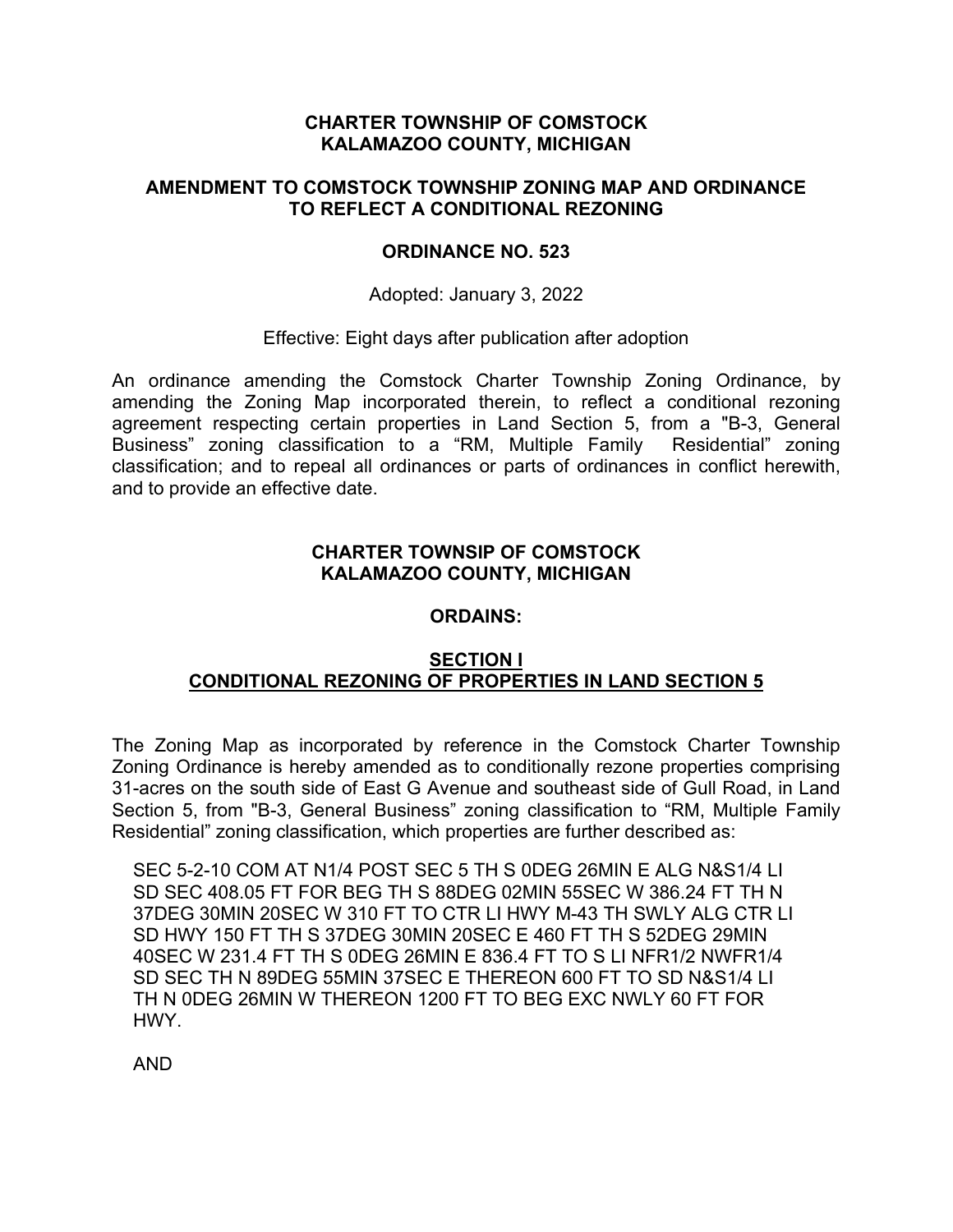SEC 5-2-10 BEGINNING AT THE NORTH QUARTER POST OF SECTION 5, TOWN 2 SOUTH, RANGE 10 WEST; THENCE SOUTH 89°-56'-07" EAST ALONG THE NORTH LINE OF SAID SECTION 235.57 FEET; THENCE SOUTH 00°-21'-51" EAST PARALLEL WITH THE NORTH AND SOUTH QUARTER LINE OF SAID SECTION 668.00 FEET; THENCE SOUTH 89°-56'- 07" EAST 167.00 FEET; THENCE SOUTH 00°-21'-51" EAST PARALLEL TO THE NORTH AND SOUTH QUARTER LINE, 940.04 FEET TO THE SOUTH LINE OF THE NORTHWEST FRACTIONAL QUARTER SECTION 5; THENCE NORTH 89°-59'-06" WEST ALONG SAID LINE 402.57 FEET; THENCE NORTH 00°-21'-51" WEST ALONG THE NORTH AND SOUTH QUARTER LINE OF SAID SECTION 1608.39 FEET TO THE POINT OF BEGINNING.

### AND

SEC 5-2-10 COMMENCING AT THE NORTH QUARTER POST OF SECTION 5, TOWN 2 SOUTH, RANGE 10 WEST; THENCE SOUTH 89°-56'-07" EAST ALONG THE NORTH LINE OF SAID SECTION 235.57 FEET FOR THE POINT OF BEGINNING; THENCE CONTINUING SOUTH 89°-56'-07" EAST ALONG THE NORTH LINE OF SAID SECTION 167.00 FEET; THENCE SOUTH 00°- 21'-51" EAST PARALLEL WITH THE NORTH AND SOUTH QUARTER LINE OF SAID SECTION 668.00 FEET; THENCE NORTH 89°-56'-07" WEST 167.00 FEET; THENCE NORTH 00°-21'-51" WEST PARALLEL TO THE NORTH AND WEST QUARTER LINE OF SAID SECTION 668.00 FEET TO THE POINT OF BEGINNING.

Tax parcels #3907-05-135-030, 3907-05-205-021 and 3907-05-205-050

Said rezoning is further conditioned on the mutual signing and recording of a certain document, entitled "Conditional Rezoning Agreement" for the above-described property and is subject to those conditions which are established within the document, an unofficial and unexecuted copy of which is attached hereto as Exhibit "A", said conditions to be fully incorporated as if restated herein.

### **SECTION II SEVERABILITY**

Should any section, clause or provision of this Ordinance be declared unconstitutional, illegal or of no force and effect by a court of competent jurisdiction, then and in that event, such portion thereof shall not be deemed to affect the validity of any other part or portion of this Ordinance.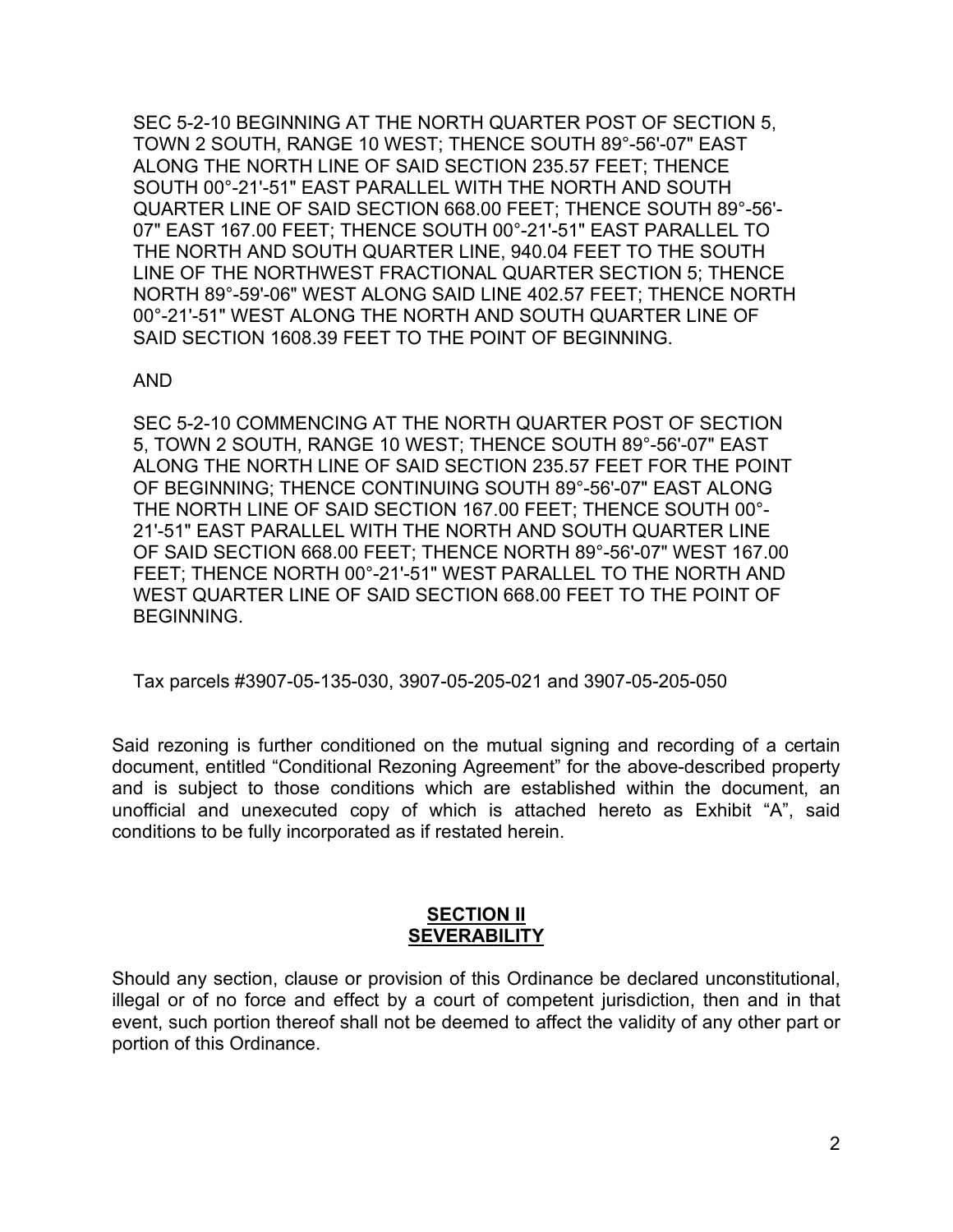# **SECTION III REPEAL OF CONFLICTING ORDINANCES**

All ordinances or parts of ordinances in conflict herewith are hereby repealed.

# **SECTION IV EFFECTIVE DATE**

This Ordinance shall take effect eight days after publication after adoption.

Nicole Beauchamp, Clerk Charter Township of Comstock